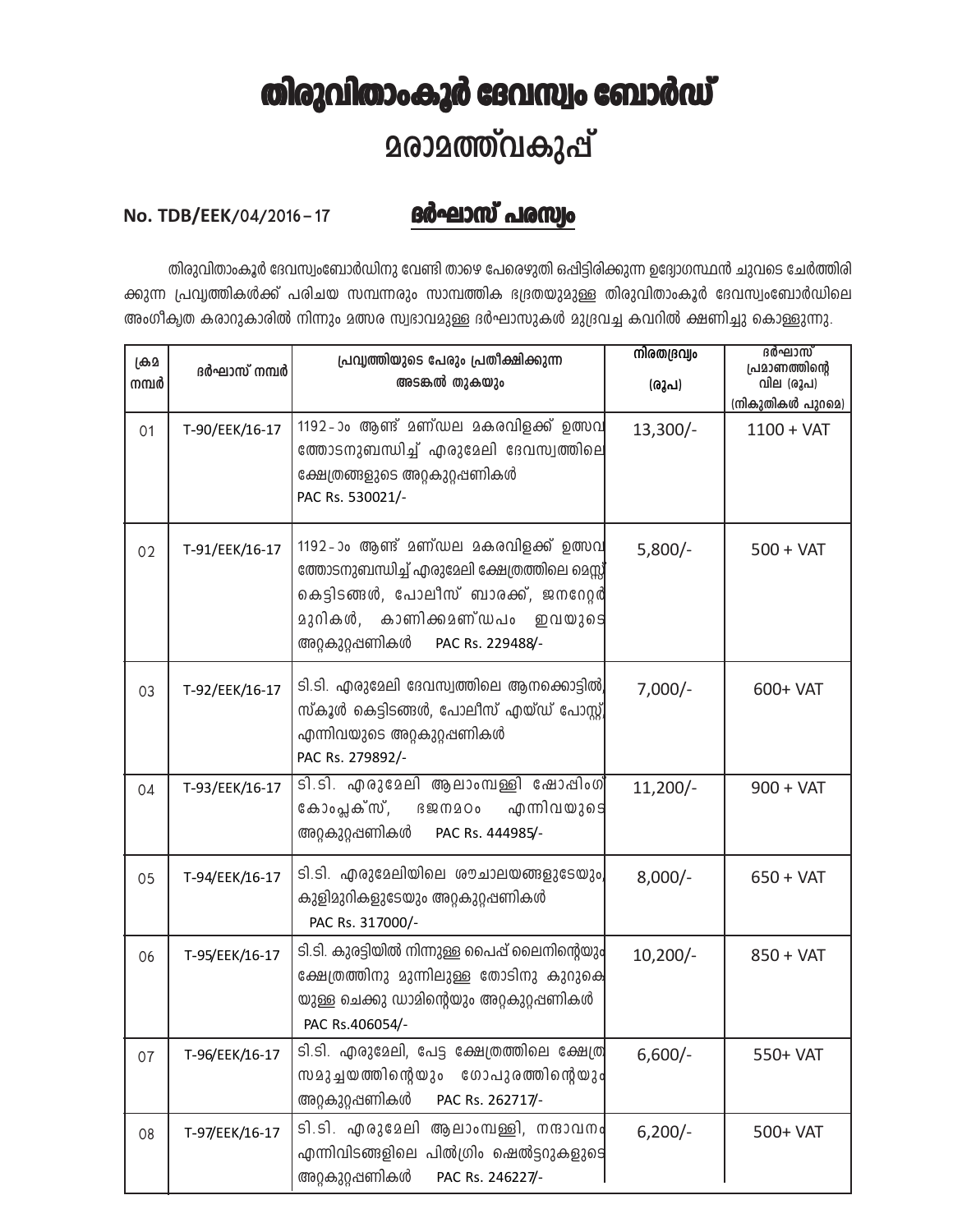| ക്ര്ര<br>നമ്പർ | ദർഘാസ് നമ്പർ    | പ്രവ്യത്തിയുടെ പേരും പ്രതീക്ഷിക്കുന്ന<br>അടങ്കൽ തുകയും                                                                                                                                                                                | നിരതദ്രവ്വം<br>(രൂപ) | ദർഘാസ്<br>പ്രമാണത്തിന്റെ<br>വില (രൂപ)<br>(നികുതികൾ പുറമെ) |
|----------------|-----------------|---------------------------------------------------------------------------------------------------------------------------------------------------------------------------------------------------------------------------------------|----------------------|-----------------------------------------------------------|
| 09             | T-98/EEK/16-17  | ടി.ടി. എരുമേലി ദേവസ്വം, പേട്ട ദേവസ്വം, തലപ്പാറ<br>മല എന്നിവിടങ്ങളിൽ താല്ക്കാലിക പന്തൽ<br>ഇടുന്ന ജോലി<br>PAC Rs. 414682/-                                                                                                              | $10,400/-$           | $850 + VAT$                                               |
| 10             | T-99/EEK/16-17  | എരുമേലിയിൽ പോലീസ്, ഫയർഫോഴ്സ്<br>ഉദ്യോഗസ്ഥർക്കും താല്ക്കാലിക പന്തലും വനിതാ<br>പോലീസിനും റവന്വു കൺട്രോൾ റൂം എന്നിവ<br>നിർമ്മിക്കുന്ന ജോലികൾ<br>PAC Rs. 313676/-                                                                         | $7,900/-$            | $650 + VAT$                                               |
| 11             | T-100/EEK/16-17 | ടി.ടി. കാളകെട്ടി ക്ഷേത്രത്തോടനുബന്ധിച്ച് ഫയർ<br>ഫോഴ്സിന് താല്ക്കാലിക പന്തൽ ഇടുന്ന ജോലി<br>PAC Rs. 157038/-                                                                                                                            | $4,000/-$            | 500+ VAT                                                  |
| 12             | T-101/EEK/16-17 | ടി.ടി. വണ്ടിപ്പെരിയാർ സത്രം കോമ്പൗണ്ടിൽ<br>പോലീസ്, മറ്റു സ്പെഷ്വൽ ഡ്വൂട്ടി ഉദ്യോഗസ്ഥർക്ക്<br>താല്കാലിക പന്തൽ ഇടുന്ന ജോലി<br>PAC Rs. 1,60,000/-                                                                                        | $4,000/-$            | $500 + VAT$                                               |
| 13             | T-102/EEK/16-17 | ടി.ടി. വണ്ടിപ്പെരിയാർ ശ്രീമുരുകാ ക്ഷേത്ര<br>കോമ്പൗണ്ടിലും സത്രം കോമ്പൗണ്ടിലും സ്പെഷ്വൽ<br>ഡ്വൂട്ടി ഉദ്യോഗസ്ഥർ, അയ്യപ്പഭക്തർ എന്നിവർക്ക്<br>താല്പാലിക പന്തൽ ഇടുന്ന ജോലി<br>PAC Rs.183366/-                                             | $4,600/-$            | $500 + VAT$                                               |
| 14             | T-103/EEK/16-17 | ആണ് മണ്ഡലം<br>മകരവിളക്ക്<br>$1192 - 30$<br>ഉത്സവത്തോടനുബന്ധിച്ച് വണ്ടിപ്പെരിയാർ<br>ശ്രീമുരുകാ ക്ഷേത്രത്തിന്റെ അറ്റകുറ്റപ്പണികൾ,<br>താല്കാലിക ബാരിക്കേടു നിർമ്മിയ്ക്കൽ,<br>സെപ്റ്റിടാങ്ക് വൃത്തിയാക്കൽ എന്നീ ജോലികൾ<br>PAC Rs.181454/- | 4600/-               | $500 + VAT$                                               |
| 15             | T-104/EEK/16-17 | മുണ്ടക്കയം ഗ്രൂപ്പിൽപ്പെട്ട വണ്ടിപ്പെരിയാർ സത്രം<br>കോമ്പൗണ്ടിൽ കിണർ നിർമ്മിക്കുന്ന ജോലി<br>PAC Rs. 622792/-                                                                                                                          | $15,600/-$           | 1250+ VAT                                                 |
| 16             | T-105/EEK/16-17 | മുണ്ടക്കയം ഗ്രൂപ്പിൽപ്പെട്ട വണ്ടിപ്പെരിയാർ ശ്രീ<br>മുരുകാ കോമ്പൗണ്ടിൽ കിണർ കുഴിക്കുന്ന ജോലി<br>PAC Rs. 532347/-                                                                                                                       | 13300/-              | 1100+ VAT                                                 |
| 17             | T-106/EEK/16-17 | മുണ്ടക്കയം ഗ്രൂപ്പിൽപ്പെട്ട പീരുമേട് ദേവസ്വത്തിലെ<br>ശ്രീമുരുകാ ക്ഷേത്രം പുനർ നിർമ്മിയ്ക്കൽ<br>PAC Rs. 306874/-                                                                                                                       | $7700/-$             | 650+ VAT                                                  |
| 18             | T-107/EEK/16-17 | മുണ്ടക്കയം ഗ്രൂപ്പിൽപ്പെട്ട എരുമേലി ദേവസ്വ<br>ത്തിലെ നന്ദാവനം കെട്ടിടത്തിലെ രണ്ടുമുറികൾ<br>ഫർണീഷ് ചെയ്യുന്ന ജോലി<br>PAC Rs. 339892/-                                                                                                  | $8500/-$             | 700+ VAT                                                  |
| 19             | T-108/EEK/16-17 | മുണ്ടക്കയം ഗ്രൂപ്പിൽപ്പെട്ട എരുമേലി ദേവസ്വ<br>ത്തിലെ ഗോപുരത്തിൽ സ്റ്റെയിൻലസ് സ്റ്റീൽ ഗേറ്റു<br>സ്ഥാപിക്കുന്ന ജോലി<br>PAC Rs. 454235/-                                                                                                 | $11400/-$            | 950+ VAT                                                  |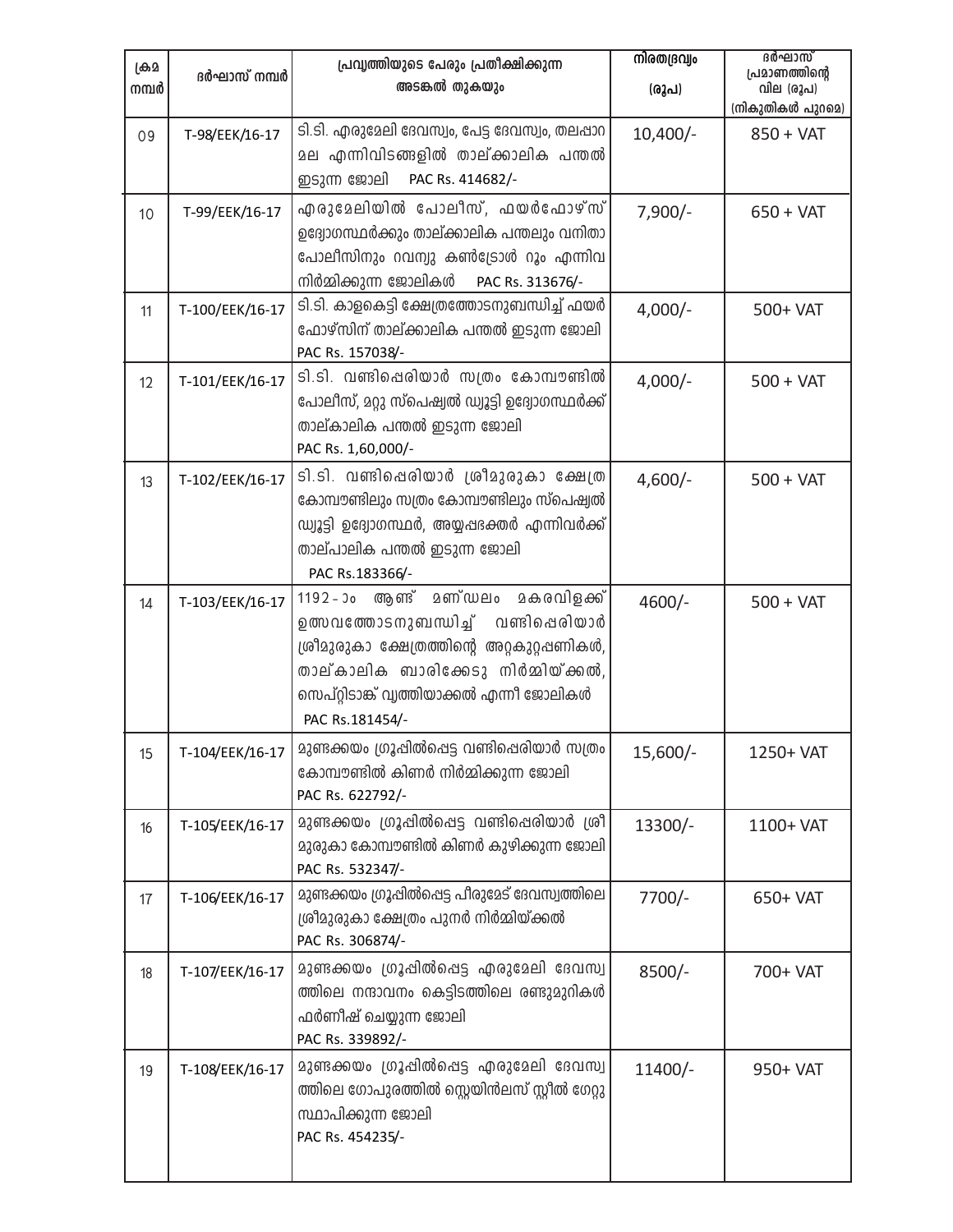| ക്ര്ര<br>നമ്പർ | ദർഘാസ് നമ്പർ    | പ്രവ്യത്തിയുടെ പേരും പ്രതീക്ഷിക്കുന്ന<br>അടങ്കൽ തുകയും                                                                                                                                | നിരതദ്രവ്വം<br>(രൂപ) | ദർഘാസ്<br>പ്രമാണത്തിന്റെ<br>വില (രൂപ)<br>(നികുതികൾ പുറമെ) |
|----------------|-----------------|---------------------------------------------------------------------------------------------------------------------------------------------------------------------------------------|----------------------|-----------------------------------------------------------|
| 20             | T-109/EEK/16-17 | മുണ്ടക്കയം ഗ്രൂപ്പിൽപ്പെട്ട എരുമേലി ദേവസ്വ<br>ത്തിലെ ദേവസ്വം ഓഫീസിനു മുമ്പിലായി ലീൻടു<br>റൂഫ് പണിയുന്ന ജോലി PAC Rs. 199267/-                                                          | $5,000/-$            | $500 + VAT$                                               |
| 21             | T-110/EEK/16-17 | 1192-ാം ആണ് മണ്ഡലം മകര വിളക്ക് ഉത്സവ<br>ത്തോടനുബന്ധിച്ച് എരുമേലി ദേവസ്വത്തിലെ<br>കേടുപാടു പറ്റിയിട്ടുള്ള പമ്പുകളും മോട്ടോറുകളും<br>അറ്റകുറ്റഷണി നടത്തുന്ന ജോലി<br>PAC Rs.<br>174353/- | $4,400/-$            | $500 + VAT$                                               |
| 22             | T-111/EEK/16-17 | ഏറ്റുമാനൂർ ഗ്രൂപ്പിൽപ്പെട്ട ശ്രീകൃഷ്ണസ്വാമി<br>ക്ഷേത്രത്തിലെ നാലമ്പലത്തിനകത്ത് കാക്കവല<br>ഇടുന്ന പ്രവർത്തി<br>PAC Rs. 305524/-                                                        | $7,700/-$            | $650 + VAT$                                               |
| 23             | T-112/EEK/16-17 | ടി.ടി. ദേവസ്വത്തിലെ തിടപ്പള്ളി, വലിയമ്പലം,<br>ചുറ്റമ്പലം എന്നിവയുടെ അടിയന്തിരമായി<br>ചെയ്യേണ്ട അറ്റകുറ്റഷണികൾ<br>PAC Rs.4,84,670/-                                                    | $12,200/-$           | $1000 + VAT$                                              |
| 24             | T-113/EEK/16-17 | ടി. ദേവസ്വത്തിൽ എം.സി. റോഡിനരികിൽ<br>കാണിക്ക മണ്ഡപം നിർമ്മിക്കുന്നത് സംബന്ധിച്ച്<br>PAC Rs.2,26,000/-                                                                                 | $5,700/-$            | $500 + VAT$                                               |
| 25             | T-114/EEK/16-17 | തൃക്കാരിയൂർ ഗ്രൂപ്പിൽപ്പെട്ട കീഴില്ലം ദേവസ്വത്തിൽ<br>ഇടത്താവളത്തിന്റെ വികസനവുമായി ബന്ധപ്പെട്ട്<br>രൗചാലയങ്ങൾ നിർമ്മിക്കുന്ന പ്രവർത്തി<br>PAC Rs. 689178/-                             | $17,300/-$           | 1400+ VAT                                                 |

## നിബന്ധനകൾ

- നിരതദ്രവ്യം ഓരോ പ്രവർത്തിക്കും പ്രത്യേകം പ്രത്യേകം ഏതെങ്കിലും ദേശസാൽകൃത/ ഷെഡ്യൂൾഡ് ബാങ്കിൽ നിന്നും തിരുവിതാംകൂർ ദേവസ്വംബോർഡ് കോട്ടയം എക്സിക്യൂട്ടിവ് എൻജിനീയറുടെ പേരിൽ പണയപ്പെടുത്തി ഡെപ്പോസിറ്റ് രസീതായി ഹാജരാക്കേണ്ടതാണ്.
- ദർഘാസ് പ്രമാണങ്ങൾ താഴെ ഒപ്പിട്ടിരിക്കുന്ന ഉദ്യോഗസ്ഥന്റെ കാര്യാലയത്തിൽ നിന്നും എല്ലാ $\mid$ പ്രവൃത്തി ദിവസങ്ങളിലും ഓഫീസ് സമയത്ത് ലഭിക്കുന്നതും, ആയതിന്റെ അവസാന തീയതി 29-09-2016 ഉച്ചയ്ക്ക് ഒരുമണിവരെ ആയിരിക്കുന്നതുമാണ്.
- ദർഘാസുകൾ അതേ ദിവസം പകൽ 3 മണിവരെ സ്ഥീകരിക്കുന്നതും അന്നേദിവസം 3.30 ന് സന്നിഹിത രായിരിക്കുന്ന കരാറുകാരുടെയോ അവർ അധികാരപ്പെടുത്തിയ ഏജന്റുമാരുടേയോ സാന്നിദ്ധ്യത്തിൽ തുറന്ന് പരിശോധിക്കുന്നതുമാണ്.
- കരാറുകാരുടെ തരംതിരിവ് സിവിൽ 5 ലക്ഷംരൂപാ വരെ അടങ്കൽ തുക വരുന്ന ജോലികൾക്ക് 'ഡി' ക്ലാസ്സും ഉപരിയും 15 ലക്ഷംവരെയുള്ളവർക്ക് 'സി' ക്ലാസും ഉപരിയും 55 ലക്ഷംവരെയുള്ളവർക്ക് 'ബി' ക്ലാസും ഉപരിയും അതിനു മുകളിലുള്ളവർക്ക് 'എ' ക്ലാസ്സും.